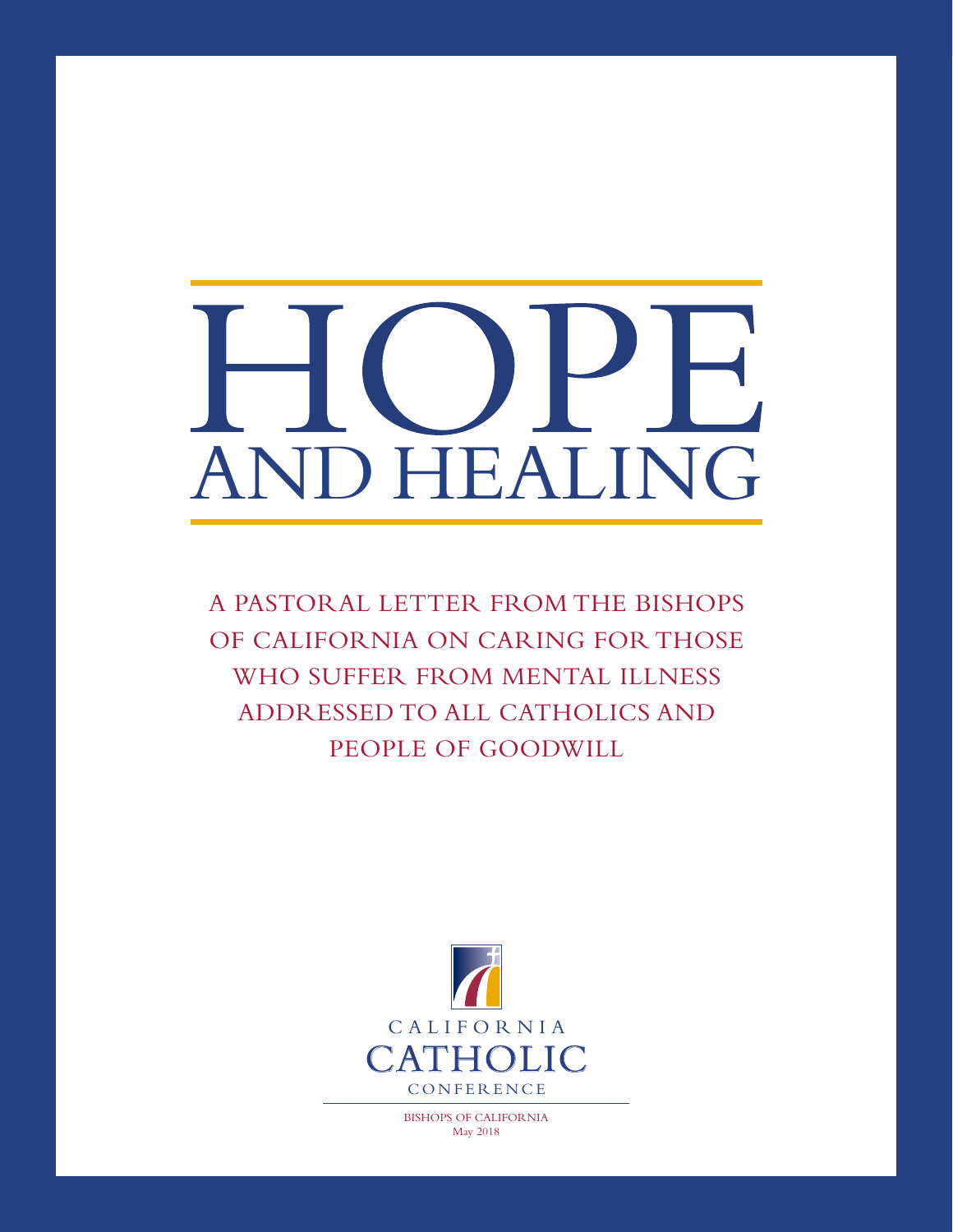# INTRODUCTION

*As pastors and bishops, we understand that mental health is a critical component of wellbeing. Therefore, ministering to those who suffer from mental illness is an essential part of the pastoral care of the Church. This letter represents a statement by Catholic pastors, in consultation with those who suffer from mental illness, their families and loved ones, health care practitioners, and other caregivers. We acknowledge and thank our collaborators—patients, families, mental health professionals, and pastoral care workers—who assisted with this statement.*

As pastors and bishops, we are deeply concerned with the heartbreaking prevalence of mental illness in our society and are taking action to address this tragic form of misery and sorrow. Though not as apparent and familiar as general medical problems, mental illness is equally important and is uniquely challenging and burdensome. It strikes deep within the human soul, impacting and influencing a person's thoughts, emotions and behaviors; thereby affecting all aspects of a person's life—work and rest, family life and relationships, prayer and one's relationship with God.

We need not look far to encounter our brothers and sisters who struggle with mental illness. Even those who do not have serious mental health problems can, to some extent, understand the experience of those who do: for not one of us is entirely free from periods of anxiety, emotional distress, troubling or intrusive thoughts, or strong temptations. Every human being is psychologically wounded by the effects of original sin and beset by human weaknesses and vulnerabilities. We recognize that the experience of serious or chronic mental illness is unique and should not be trivialized; yet, when we address this issue, we need to overcome an attitude of "us" and "them," which separates us one from another. Anyone may struggle with mental health problems; some require clinical attention or special forms of assistance. Even those who attend to the needs of others, including the pastors of the Church, are "wounded healers": each of us is imperfect before God and in need of Christ's redemptive grace.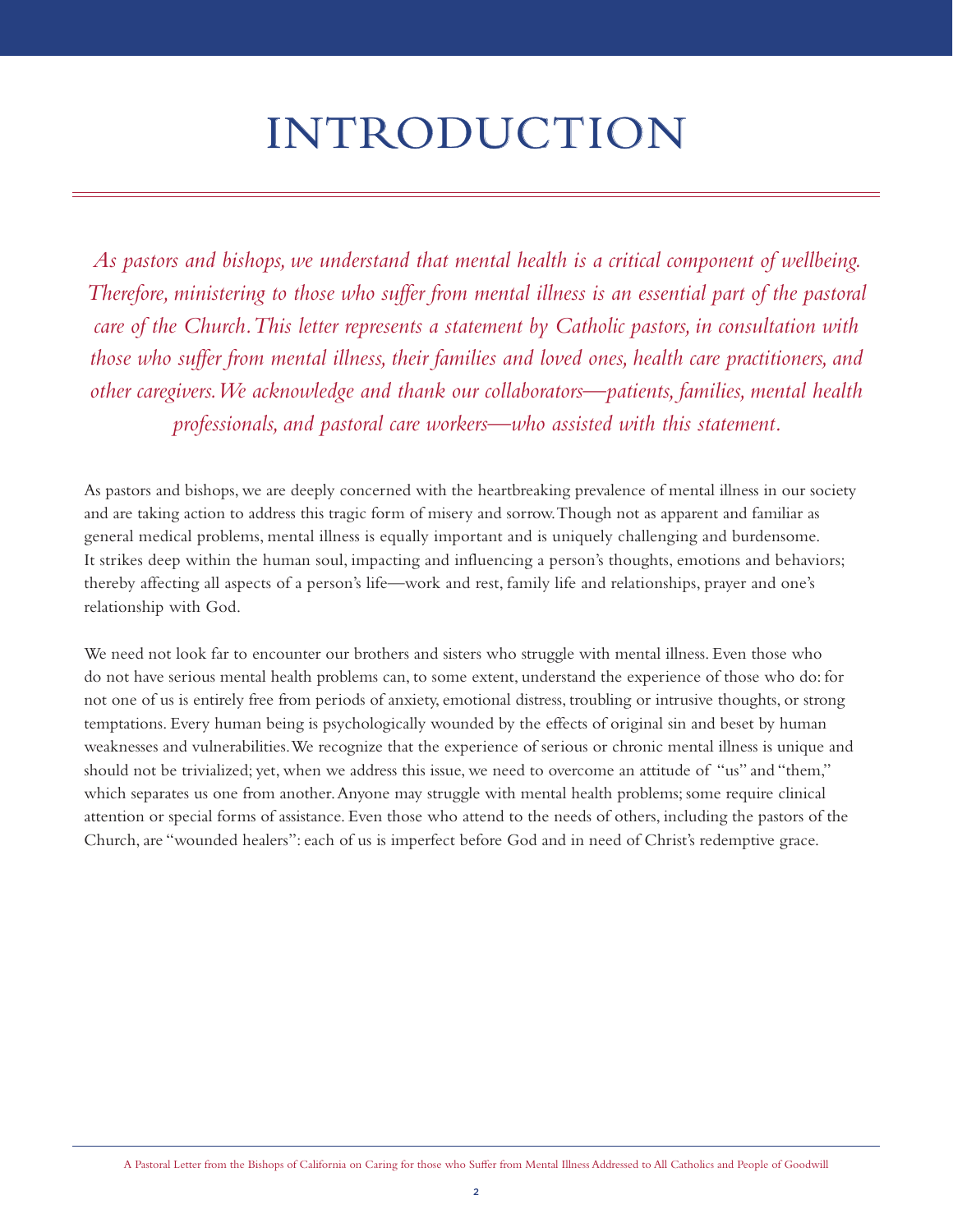#### CHRIST CALLS US TO ATTEND TO THOSE WHO SUFFER FROM MENTAL ILLNESS AND PROVIDE HOPE AND HEALING

In the Old Testament, the prophet Isaiah spoke of the Messiah who would bring hope to God's people, a savior who would help them in their affliction: "Fear not, for I am with you, be not dismayed, for I am your God; I will strengthen you, I will help you, I will uphold you with my victorious right hand" (Is 41:10). Matthew's Gospel recounts how Jesus healed countless afflictions of body, mind and spirit: "So his fame spread throughout all Syria, and they brought him all the sick, those afflicted with various diseases and pains, demoniacs, epileptics and paralytics, and he healed them" (Mt 4:24).

Jesus Christ's public life was a ministry of hope and healing. As Catholics, in imitation of our Lord, we are called to provide hope and healing to others. We profess that every human life is sacred, that all people are created in the image and likeness of God and therefore, a person's dignity and worth cannot be diminished by any condition, including mental illness. We believe all baptized persons have unique gifts to offer and have a place in the Church, the body of Christ. Thus, we are all called to attend to those in our midst who suffer in body or mind; we pledge to work together with families and loved ones, mental health professionals, community organizations, and all individuals and institutions that engage in this important work.

#### G WHOEVER SUFFERS MENTAL ILLNESS ALWAYS BEARS GOD'S IMAGE AND LIKENESS, AND HAS AN INALIENABLE RIGHT TO BE CONSIDERED A PERS LIKENESS, AND HAS AN INALIENABLE RIGHT TO BE CONSIDERED A PERSON AND TREATED AS SUCH.<sup>99</sup>

#### -ST. POPE JOHN PAUL II

Persons with mental illness often suffer in silence, hidden and unrecognized by others. Consider this stark contrast: a person with a medical illness, such as cancer, will usually receive an outpouring of sympathy and support from their parish and community; a person diagnosed with a mental illness, such as depression, crippling anxiety, or bipolar disorder, frequently experiences isolation and inadequate support, often because of the unjust social stigma of mental illness. This should not be so in our civic communities and cannot be so in our Catholic communities. Those living with a mental illness should never bear these burdens alone, nor should their families who struggle heroically to assist their loved ones. We Christians must encounter them accompany them, comfort them, and help bear their burdens in solidarity with them—offering our understanding, prayers, and tangible and ongoing assistance.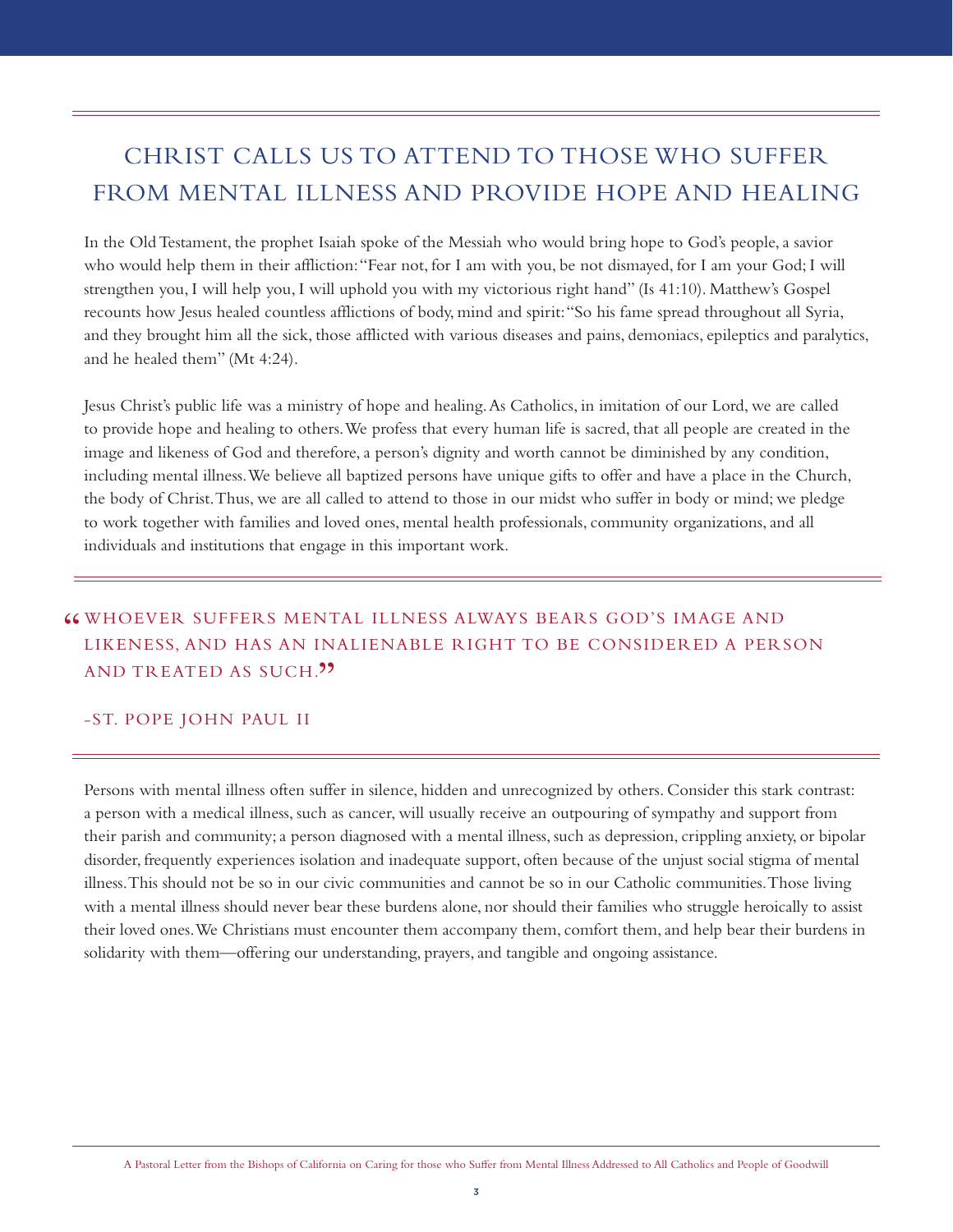GI HAVE A DOGMATIC CERTAINTY: GOD IS IN EVERY PERSON'S LIFE. GOD IS IN EVERYONE'S LIFE. EVEN IF THE LIFE OF A PERSON HAS BEEN A DISASTER, EVE EVERYONE'S LIFE. EVEN IF THE LIFE OF A PERSON HAS BEEN A DISASTER, EVEN IF IT IS DESTROYED BY VICES, DRUGS OR ANYTHING ELSE—GOD IS IN THIS PERSON'S LIFE. YOU CAN, YOU MUST TRY TO SEEK GOD IN EVERY HUMAN LIFE. ALTHOUGH THE LIFE OF A PERSON IS A LAND FULL OF THORNS AND WEEDS, THERE IS ALWAYS A SPACE IN WHICH THE GOOD SEED CAN GROW. YOU HAVE TO TRUST GOD. ''

-POPE FRANCIS

#### THE SCOPE AND BURDEN OF MENTAL ILLNESS IN OUR SOCIETY IS ENORMOUS

According to the National Institute of Mental Health, one in five adults in the U.S. suffered from a mental disorder over the past year and nearly 10 million American adults, one in 25, have a mental illness that is severe enough to cause serious functional impairment. Fully 20 percent of adolescents currently have, or previously had, a seriously debilitating mental disorder. Mental, neurological and substance abuse disorders are the single largest source of disability in the U.S., accounting for nearly 20 percent of all disability. i

American society is seeing rising rates of depression and anxiety disproportionately impacting young people. Over the past several years, there also has been an alarming increase in the rates of suicide, among both men and women, of nearly every age group. In conjunction with this crisis of deaths by suicide, we are witnessing the staggering toll of drug overdose and alcohol-related deaths—what now are collectively called "deaths of despair." ii These disturbing trends seriously impact individuals, families and our communities.These crises of our time represent an urgent call to all Catholics.We must respond.

We also cannot neglect the grave problem of addiction and cannot forget or abandon those who struggle to free themselves from drug abuse or alcohol dependence. Addictions often go hand-in-hand with mood disorders, schizophrenia, or other mental illnesses and recovery requires attention to both problems. People wounded by heartbreaking loss, abuse, neglect, or overwhelming loneliness also can find themselves susceptible to the slavery of substance dependence or other addictive behaviors.

In this context, we must acknowledge the staggering devastation of the current opioid crisis.While we should attend to all forms of addiction, it is imperative to recognize that the destructive wave of opioid dependence and overdose is the worst drug crisis our country has ever faced—both in terms of overall morbidity and mortality. Since 1999, the number of deaths by opioid overdose has quadrupled.iii Drug overdose is now the leading cause of death for Americans under age 50.<sup>iv</sup> While this enormous and complex problem will not be solved by any simple or ready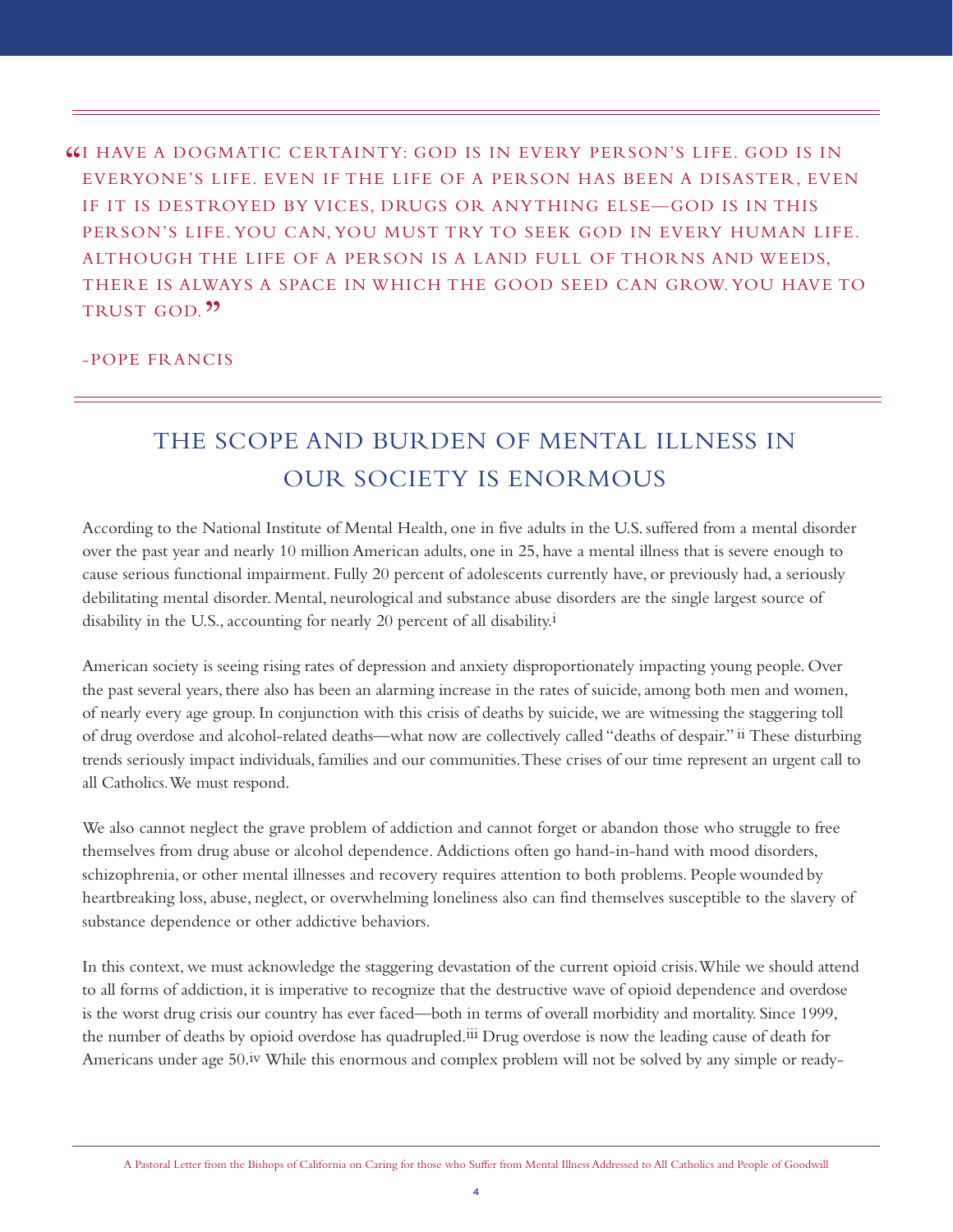made solution, we need to muster the collective will to address this crisis, motivated by our Christian desire for justice and love for our neighbor. Let us remember that there is always a way forward—there is always hope for every person—no matter how dire the circumstances may appear.

Another tragic example of a widespread related problem is the epidemic of profound loneliness.<sup>v</sup> This troubling trend is exacerbated by the breakdown of families, the fragmentation of social life, and the tendency to compartmentalize our lives and become isolated through the misuse of novel technologies. This has significantly negative impacts on our physical and mental health. These social trends give greater urgency to the Church's mission of evangelization, our work to support family life and early childhood development, and our outreach to those on the peripheries. We likewise need to give particular attention to assisting those who are single, widowed, divorced, or socially marginalized.

A PSYCHIATRIST RECOUNTS THE CASE OF A MARRIED CATHOLIC WOMAN WITH SEVERAL CHILDREN AND GRANDCHILDREN, WHO HAD SUFFERED FROM BOTH LIFE-THREATENING BREAST CANCER AND FROM SEVERE DEPRESSION. SHE ONCE TOLD HIM THAT, IF GIVEN THE CHOICE, SHE WOULD CHOOSE CANCER OVER THE DEPRESSION, SINCE THE DEPRESSION CAUSED HER MORE INTENSE SUFFERING. THOUGH SHE HAD BEEN CURED OF CANCER, SHE TRAGICALLY DIED BY SUICIDE RELATED TO HER SEVERE DEPRESSION.

### THOSE SUFFERING MENTAL ILLNESS SHOULD NOT BE STIGMATIZED OR JUDGED

For many people, mental illness represents an ongoing and lifelong burden. We clearly proclaim that there is no shame in receiving a diagnosis of a psychiatric disorder and we affirm the need for education in our communities to remove the unjust prejudice and stigma often associated with mental illness. Catholics should be the first among all to witness to the truth about the dignity of every human person, so as to live in love and solidarity with our neighbor. We recognize that each of us is a "vessel of clay" (2 Cor 4:7), fragile in body and mind. Yet each of us is still loved by God our Father, always capable of being healed spiritually and filled with God's sanctifying grace.

Mental illness is neither a moral failure nor a character defect.To suffer from a psychiatric disorder is not a sign of insufficient faith or weakness of will. Christian faith and religious practice do not immunize a person against mental illness. Indeed, men and women of strong moral character and heroic holiness—from Abraham Lincoln andWinston Churchill to St.Thérèse of Lisieux, St. Benedict Joseph Labre, St. Francis of Rome and St. Josephine Bakhita—suffered from mental disorders or severe psychological wounds.As Evangelical Pastor RickWarren of Saddleback Church, who lost a family member to suicide, said:"your chemistry is not your character" and "your illness is not your identity." It is evident that mental illness is a source of deep suffering for many. As Catholics, we have a distinctive perspective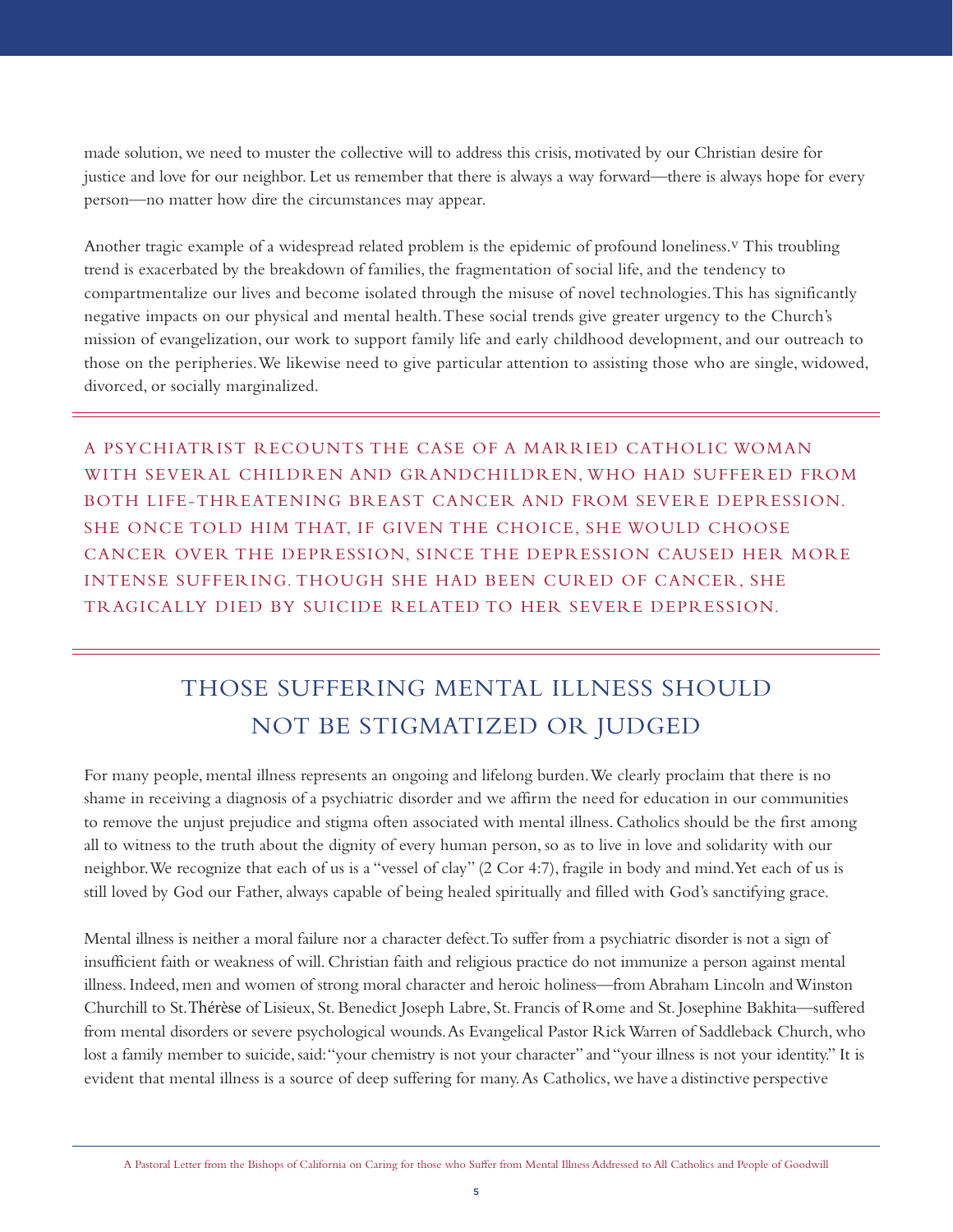on the problem of pain: suffering is ultimately a mystery and we do not fully understand why we suffer. However, as Christians, we believe that Christ's suffering and death on the cross gives our anguish meaning. Our Catholic faith does not promise a life free from suffering or affliction. We should not expect that prayer, Scripture reading, or the sacraments, will cure mental disorders or alleviate all emotional suffering. While the Christian faith and the sacramental life of the Church offer us the hope and the spiritual strength to endure whatever suffering God permits, we recognize that not all afflictions can be avoided and not all illnesses can be cured. So we have the duty as Christians to reach out to the sick, to accompany them and to do all we can to heal or diminish their suffering. As the body of Christ, we are called to help alleviate the burdens that stem from mental afflictions.

## THE CHURCH, HEALTH CARE PROFESSIONALS AND SCIENTIFIC RESEARCHERS SHOULD WORK TOGETHER TO IMPROVE MENTAL HEALTH CARE

We the bishops call our brothers and sisters in Christ to be sources of hope, strength and healing for those that struggle with mental illness or addiction, and for their families and caregivers. We pledge to contribute to these efforts through the Church's pastoral care, resources and charitable works of mercy. We, therefore, acknowledge and applaud a number of innovative programs launched in our parishes aimed at assisting persons with mental illness and their families. Included with this letter are links (http://www.cacatholic.org/resources/mental-health) to resources and programs that serve as models for our parishes and communities. These are a good starting point. We also call upon the talents, expertise, energy and dedication of each one of you to contribute to new and creative initiatives that can address these challenging issues.

How can each of us begin to take part in these efforts? Everyone has something to contribute, including those without professional or pastoral expertise in mental health care. In 2003, St. Pope John Paul II gave an address on the theme of depression. His remarks can be applied to all those who struggle with mental illness, their loved ones and those who care for them. He noted that depression "is always a spiritual trial." By saying this, he was not denying that mental illness has biological or medical causes, which it surely does; rather, he was recognizing that mental illness also impacts our spiritual life in unique ways: "This disease is often accompanied by an existential and spiritual crisis that leads to an inability to perceive the meaning of life." He went on to stress how both professionals and non-professionals, motivated by Christian charity and compassion, are called to help those with mental illness: "The role of those who care for depressed persons and who do not have a specifically therapeutic task consists above all in helping them to rediscover their self-esteem, confidence in their own abilities, interest in the future, the desire to live. It is therefore important to stretch out a hand to the sick, to make them perceive the tenderness of God, to integrate them into a community of faith and life in which they can feel accepted, understood, supported, respected; in a word, in which they can love and be loved."vi All of us can contribute our unique gifts and talents to this important work.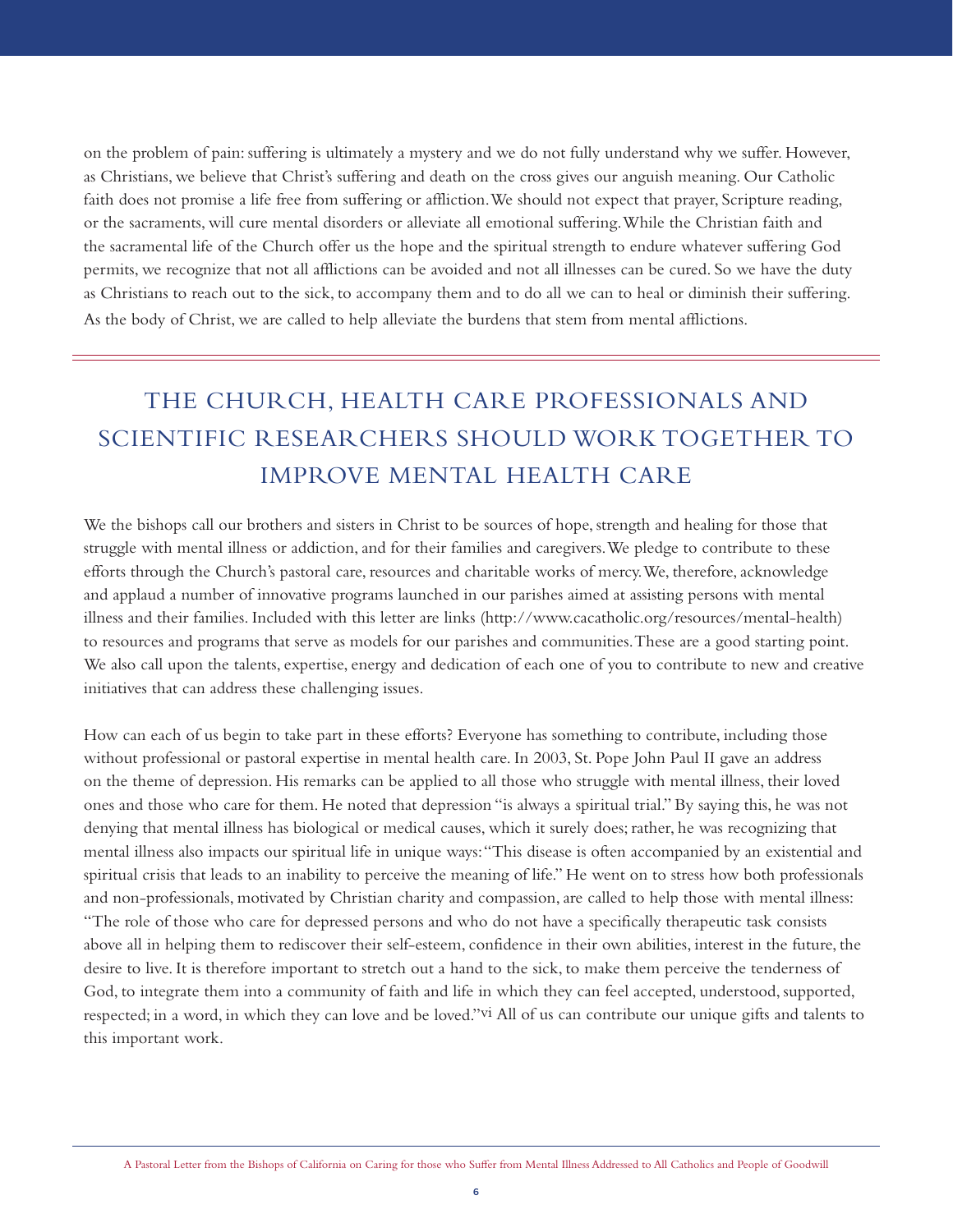It is time now to build bridges between science and religion, health care and pastoral care.vii Clergy and health care professionals, families and mental health advocates should work together to encourage a "both-and," rather than "either-or" approach to psychological and spiritual healing. We welcome and encourage advances in science and medicine. We also recognize that, for all its commendable achievements, science and medicine alone cannot provide us with all the solutions to the problems posed by mental illness. Indeed, science cannot answer our deepest and most perplexing human questions: "Why am I here?" "What is the purpose of life?" "Why have I suffered this loss?" "Why is God allowing this terrible illness?" These are ultimately religious questions that cannot be ignored or stifled. As St. Augustine wrote, "You have created us for yourself, O God, and our hearts are restless until they rest in you." Christian faith offers sure hope that speaks to our deepest longings—that our sins can be forgiven, that we can be reconciled to God and to one another, and that even in this life, with all its adversity and pain, we can still find some measure of joy and peace.

Some Christians harbor suspicions about psychiatry or clinical psychology and question their compatibility with the Catholic faith. Discernment is necessary since not all psychological approaches claiming to be "scientific" are in fact supported by sound evidence. However, good science that recognizes the life and dignity of people and the Catholic faith are never at odds. Medical science has discovered many useful treatments to help those with mental illness and Catholics should welcome and make use of these—including medications, psychotherapy and other medical interventions.

At the same time, we cannot neglect the role of pastoral care and spiritual direction. The sacramental life of the Church, especially the frequent reception of the Eucharist, the Sacrament of the Sick and the Sacrament of Reconciliation, provide grace and spiritual strength to all who receive them, and especially to those who suffer mentally or physically. Indeed, there is a growing body of medical research that demonstrates the health benefits of practices like prayer and meditation, religious worship, active participation in faith-based activities, groups and communities, and cultivating Christian virtues like gratitude and forgiveness. These spiritual practices—while they do not entirely prevent or cure mental illness—can reduce the risk of mental health problems and can assist in recovery. viii Modern medicine is rediscovering that there is a deep connection between the body and the soul: what affects the one has profound effects on the other.

Thus, communities of faith should work hand-in-hand with the medical community and scientific researchers in search of better treatments. Since all truth comes from God, the truths of science and medicine rightly understood and the truths of the Catholic faith rightly interpreted can never contradict one another. Science and faith, mental health care and pastoral care, can and should be in dialogue; we must work together. In this context, we acknowledge the significant contributions to the mental health and flourishing of individuals and society that continue to be made by the work of Catholic health care institutions and Catholic Charities. We thank all the dedicated professionals and volunteers who contribute to mental health care in our Catholic hospitals, clinics and care facilities while recognizing that our efforts can always be improved. Our model of healing is always Jesus Christ—the divine physician—who, with great tenderness, compassion and solicitude, draws close to us and binds up our wounds. Like Christ, we are called to tend to the whole person—body, mind and spirit.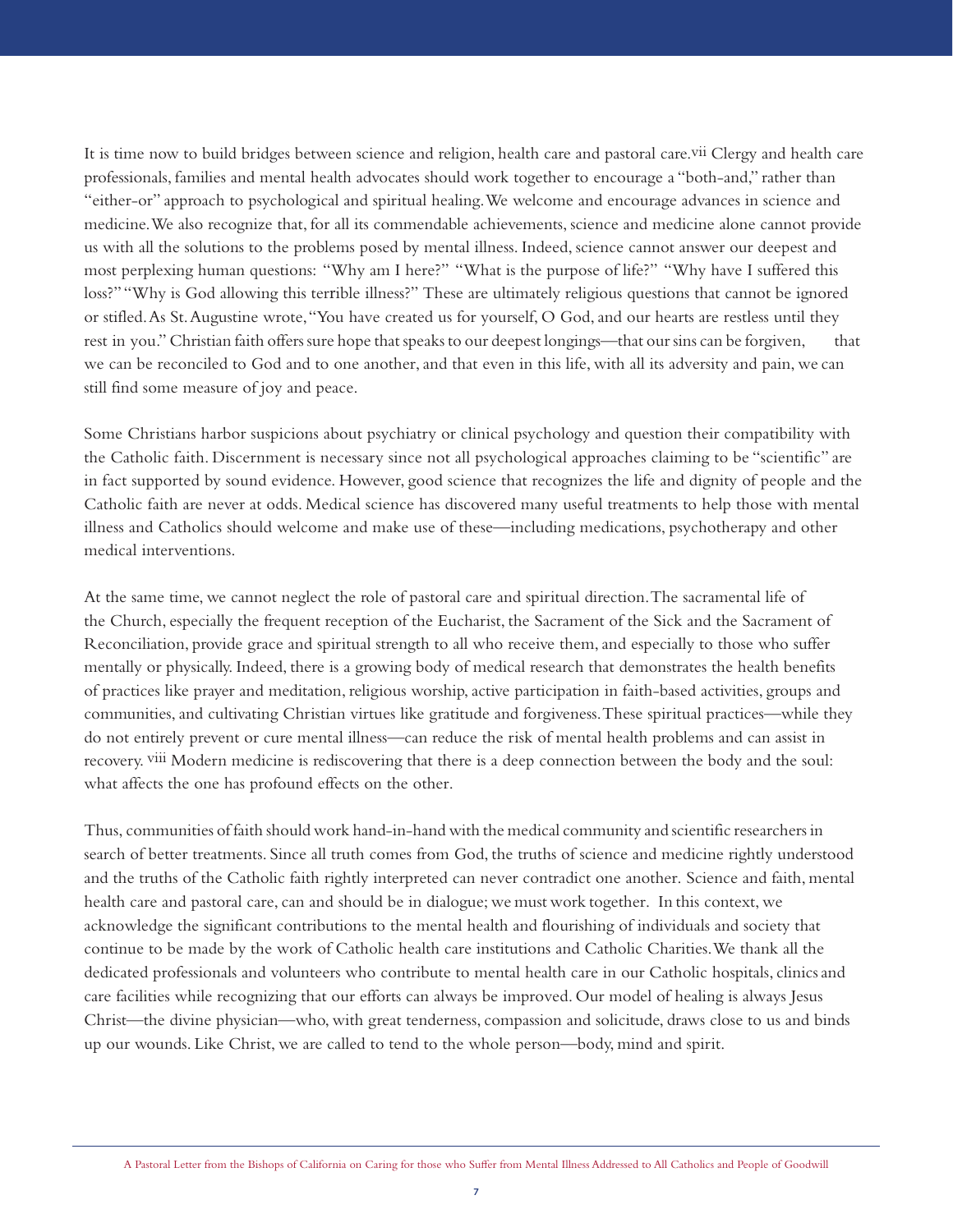### WE MUST MEET AND ATTEND TO THOSE IN NEED WHERE THEY ARE

To reach those who struggle with mental illness, we need to bolster the role of parish communities and also move beyond our zone of comfort and familiarity. Ministries of the Church should strengthen our focus on supporting families and healthy child development—while also attending to those who are single, widowed, divorced, or alone. We look to God our Father, Jesus our Brother, and Mary our Mother as models of unconditional love and acceptance. Our efforts should diligently promote prevention and modeling of healthy living in families and communities. Where some cultures or communities repress or ignore mental health issues, we need to help them acknowledge the reality of mental illness and open themselves to the available resources for help and healing.

Equally important, Pope Francis encourages Catholics not to remain securely behind the doors of our parishes, but to reach out to everyone, especially those who are marginalized and forgotten. People who suffer from severe and persistent mental illnesses are among the most misunderstood, ignored and unjustly stigmatized members of our society. For them, our communities and parishes should be places of refuge and healing, not places of rejection or judgment. Our apostolic work should always bring us to those who are on the peripheries of society: We must venture out to the margins, rather than waiting for the marginalized to come to us.

This outreach should be proactive rather than reactive: Managing crises is only one component. This needs to be a ministry of presence and accompaniment—an ongoing effort to seek out and engage those who suffer wherever they are found. It is also a work of education and learning—of seeing, hearing and understanding the experiences of those who suffer. Persons living with mental illness know better than anyone else what this experience is like. They need to be more than passive recipients of the ministrations of others. Those who have progressed along the road to healing—with its many trials and hardships—are themselves called to be a resource for their neighbors. With their example, their friendship and their encouragement, they can help others to also discover joy and peace.

The tremendous financial, physical and spiritual costs of promoting mental health must be borne by the entire Christian community and by all people of goodwill. We are all responsible. Despite the many individuals and institutions that provide mental health care, the mental health system in California is broken. We are failing our brothers and sisters and their families. Our jails and prisons—indeed, our city streets—are filled with individuals who suffer from mental illness. Sadly, prisons have become the nation's largest mental health care facilities: Between 10 and 25 percent of individuals who are incarcerated today have a serious mental illness, compared to five percent of the general population.ix About one-third of homeless persons struggle with serious mental disorders. This is unacceptable. Catholics have a duty to engage in efforts to find more humane and equitable solutions.

At the same time, the work of caring for the mentally ill extends beyond our institutions and facilities—whether hospitals, clinics, long-term care facilities or, sadly, prisons and jails—and into our communities, parishes, neighborhoods and homes. This means rolling up our sleeves and getting involved in the lives of othersx: helping them, accompanying them, understanding them and, thereby, showing them the love of Jesus Christ. Bishops, priests and deacons need to remain close to the real daily problems of ordinary people, to be available and always ready to assist. As Pope Francis likes to tell the clergy, "the shepherds need to smell like the sheep."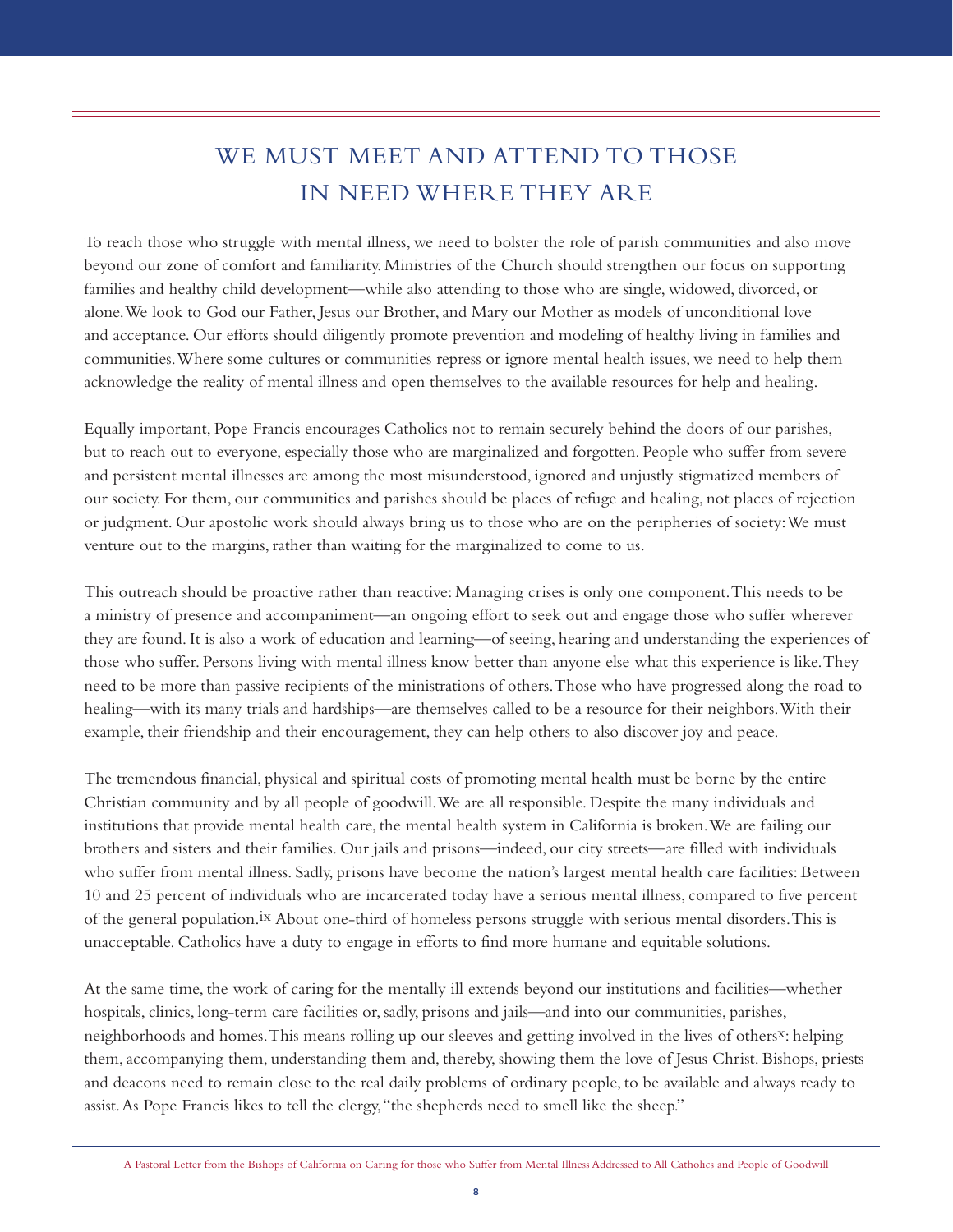The pope speaks frequently of creating a "culture of encounter," where we no longer pass by people in a hurry, without noticing them or recognizing how they might be struggling or suffering. It is easy to do this with those who suffer from depression or anxiety, addictions or psychological trauma, loneliness or isolation. We Christians have to get to know people, to befriend them, to listen generously to them, to walk with them. This is not because we have all the answers to their problems or can cure all of their afflictions, but simply because these encounters these small acts of love and compassion, understanding and friendship—are precisely what people need most. Acts of love can start small with simply praying with people who are afflicted. Prayer is a powerful source of healing and peace. Some parishes are teaching teams of people in their parishes to be available to pray with people: It can make a great difference when we move from praying for people to praying with them.

We recognize that these efforts on the part of clergy and laity may at times be hindered by a fear of engaging and interacting with those with a mental illness. The unpredictable or unusual behavior that individuals with untreated mental disorders may exhibit can trigger such fears, making it more difficult to acknowledge the common humanity we share. When such fears hinder us, let us recall Christ's approach to those who were shunned or marginalized by society. The Gospel proclaims that God's grace heals and overcomes our fears: Consider Jesus' words to his disciples, "Peace I leave with you; my peace I give to you; not as the world gives do I give to you. Let not your hearts be troubled, neither let them be afraid" (Jn 14:27). Consider also St. John's words, "There is no fear in love, but perfect love casts out fear" (1 Jn 4:18). In some cases when there are safety concerns, particularly in the case of protecting children, it is reasonable for members of a congregation to assign an accompaniment until it can be determined that the environment is completely safe. However, this should not be an impediment or prevent our outreach or the loving encounter that we are called to by Christ.

#### THOSE IMPACTED BY SUICIDE NEED OUR COMPASSIONATE RESPONSE

Finally, we the bishops would like to address the heartbreaking tragedy of suicide, particularly among those who are young, and offer a word of consolation to the many people who have lost a loved one to suicide. Sadly, suicide is now the second leading cause of death among adolescents and young adults, and the tenth leading cause of death overall in the United States, accounting for more than 42,000 deaths per year. Behind each of these staggering numbers are families that have been deeply impacted and forever changed. We know that most deaths by suicide are associated with a severe mental illness, such as major depression, schizophrenia or bipolar illness.xi Those who have lost a loved one to suicide—as well as those whose loved ones are homeless or imprisoned as a result of mental illness—suffer especially painful wounds and are particularly in need of our compassion and support.

For reasons that are beyond our comprehension, some individuals suffer from serious mental illnesses that prove difficult to treat or impossible to cure. Such illnesses can affect not just a person's moods and emotions, they can also constrict a person's thinking—even to the point where the person feels entirely trapped and cannot see any way out of his or her mental anguish. Mental illness can impair a person's capacity to reason clearly; It can adversely impact sound judgment, such that a person suffering in this way is liable to do things, which, when not sick, he or she would never consider. Tragically, in spite of our best efforts to assist the suffering person, sometimes mental illness proves fatal.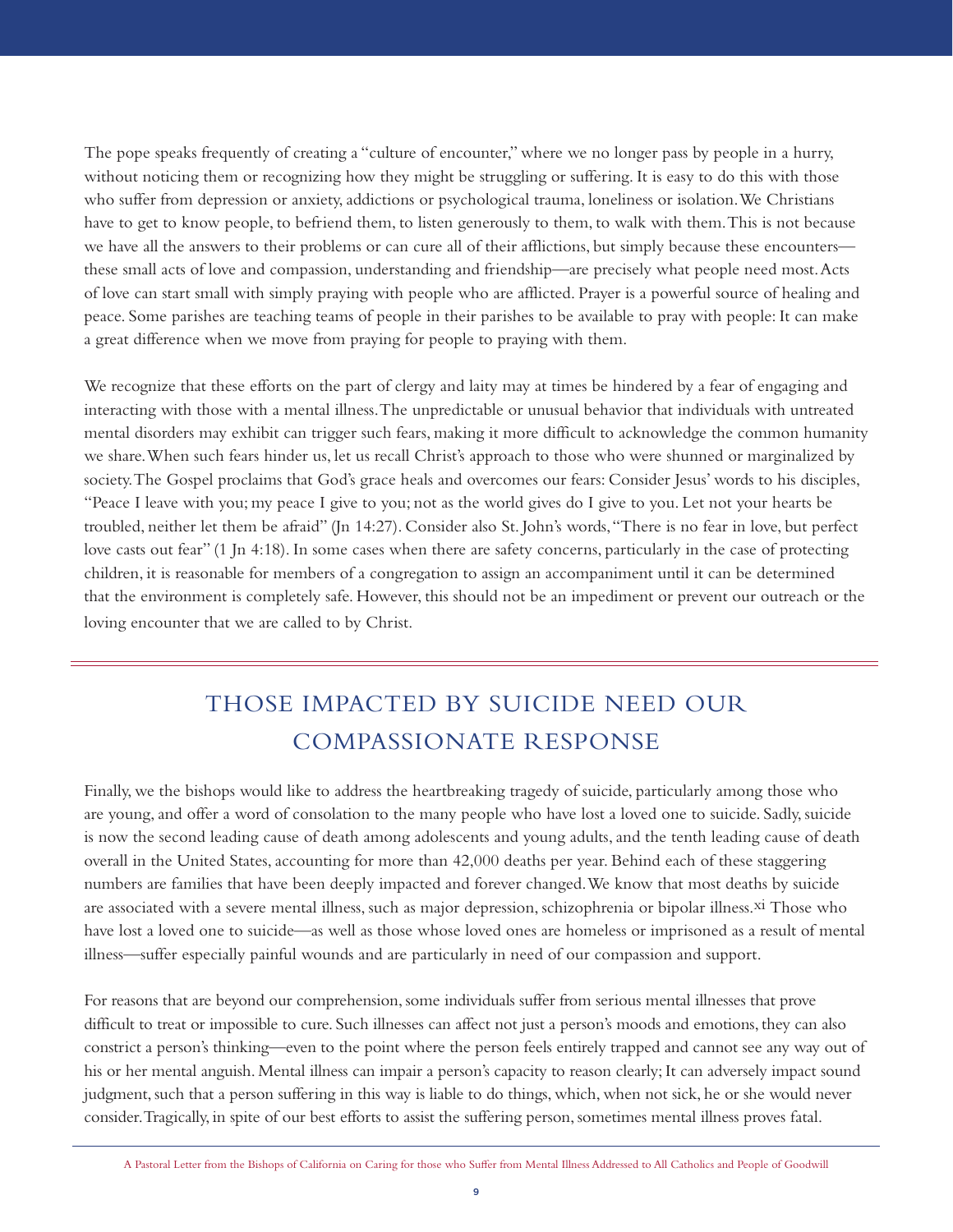While the Church teaches that suicide is contrary to the will of God who gave us life, xii at the same time, the Church recognizes that "grave psychological disturbances, anguish, or grave fear of hardship, suffering, or torture can diminish the responsibility of the one committing suicide." The *Catechism of the Catholic Church* goes on to instruct us that "We should not despair of the eternal salvation of persons who have taken their own lives. By ways known to him alone, God can provide the opportunity for salutary repentance. The Church prays for persons who have taken their own lives."xiii

Those who lose a loved one to suicide need particular care and attention, often for considerable periods of time. They have not only lost someone dear to them and are deeply grieving, their intense grief is often complicated by feelings of shame, confusion, anger or guilt. They may replay in their minds their last conversation with the loved one and wonder whether they could have done more to prevent the tragic death. Furthermore, they often feel alone and misunderstood, as though they cannot discuss this with anyone. Catholics must convey to them that we are not afraid to open this difficult conversation, that they need not feel ashamed to discuss their profound anguish and loss. While healing in these situations happens only very slowly, we must be willing to walk this long road with suicide survivors, to help console them with our unconditional friendship and with sensitive pastoral care.

In closing, let us remember that Christ's heart—a heart both human and divine—is merciful beyond measure. It is here that we place our hope. It is into Christ's hands stretched out on the cross that we entrust our loved ones who are suffering and all who have died as a result of a mental illness. We pray that the departed may find God's peace, a peace that surpasses all understanding. We pray that the angels will one day welcome them to that place where their grief will be extinguished, where they will suffer no more.

We do not know the reasons why there is so much suffering in the world. Our lives unfold according to a plan that is often mysterious and, sometimes painful. In so many situations, the meaning of events is not clear at the time they occur. We are living in a fallen, broken world; and each of us is broken to some degree. Yet we know that God never allows us to suffer alone. We believe that in the Incarnation of Jesus Christ, God descended to our level: he comes to meet us in our suffering, our illness and our affliction. We profess that God walked among us as one of us: In the person of Christ, he endured our human pain with us to the end. On the cross and in his agony, our Lord suffered not just our physical afflictions, but our mental anguish as well. Out of the depths we cry to him and he reaches down into these depths to raise us up. Christ's kingdom has not yet reached its fullness, but we know in faith that it will at the end of time. On that day, all things will be made new.

Just as Christ never abandons anyone, so also the Church never abandons those who suffer from mental illness. We encourage all Catholics—clergy, religious and the lay faithful—to partner with others of goodwill in this indispensable work of healing and caring for those with mental illness. Our Catholic faith provides us with this consolation and this firm hope, which strengthens our resolve: In eternity with God, every beautiful thing in our lives that is now unfinished will be completed, all the good that is scattered will be gathered together, everything that is lost will be found, all hopes that are now thwarted will be realized and all that is broken will finally be restored.